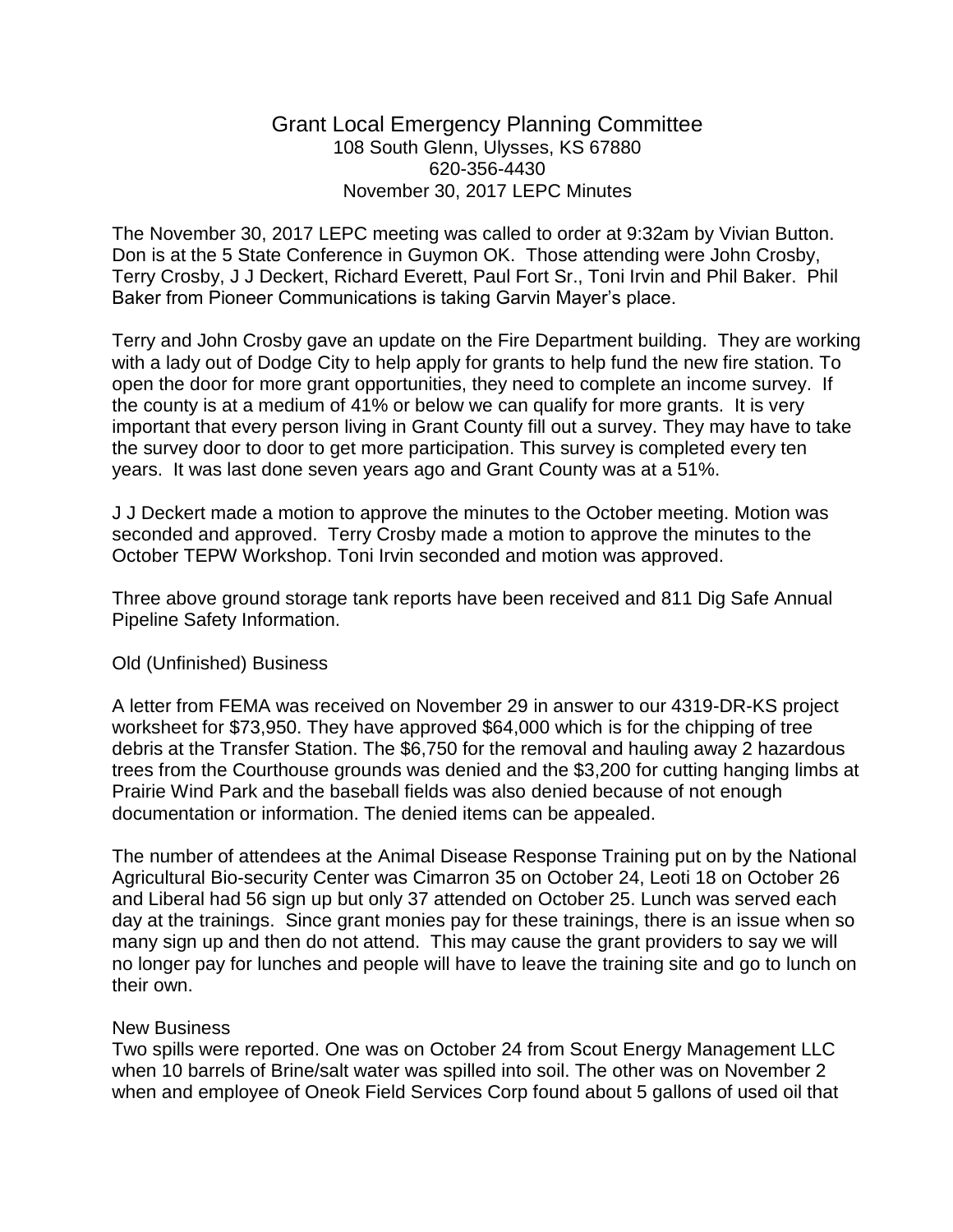had been dumped by a pipeline right of way from an unknown source. They completed clean up the release.

2018 Tech Hazards LEPC conference will be at the Capital Plaza Hotel in Topeka on July 25-27. This conference is usually the same time as the Grant County Fair. The Fair booths for the 2018 fair will have set up on July 16 and 17 and the booths will be open on July 18 to 20.

The Regional Mass Fatality table top Exercise will be January 30 in Garden City. Toni Irvin from the Health Department is in charge of getting a team together for Grant County. She needed a team of eight to ten. So far the team consists of Health Department, Emergency Medical Service, Fire Department, hospital and Emergency Management. She is hoping to also have a member of law enforcement.

Abby Hinman from Sunflower Electric Power Corporation emailed information about LIDAR testing in our community from November 28 to December 4, if weather permits. LIDAR testing consists of a low-flying helicopter taking images of their transmission lines and substations. This information was sent out to help answer questions of concerned citizens.

Upcoming training: G290-Basic Public Information Officer Course December 4-5 in Independence; G300 Intermediate Incident Command in Salina on Dec 12-13, in Hutchinson on January 16-17, IN Lawrence on February 12-13; G400 Advanced Incident Command System in Quinter on December 6-7, in Salina December 14-15, in Hutchinson on January 18-19 and Lawrence on March 6-7; KS133 KS Exercise Design Course for Operations-Based Exercises on Dec 5-8 in Topeka; and E/L0101 Foundations of Emergency Management National Emergency Management Basic Academy, Session A in Topeka January thru July four sessions of two days, and Session B in Wichita four sessions of two days from January thru July (Must attend all four sessions).

Richard Everett said the Health Departments are updating their Continuity of Operations Plan (COOP). While updating the COOP Plan it will be put into the Kansas Planner website. He asked if Susan McMahon from KDEM had to approve the plans. We will contact Susan and find out.

Toni Irvin said she was working on the Mass Fatality Exercise and the health department is still giving flu shots.

Jerry Deckert from city Council talked about the railroad on Main Street being repaired and how much better it is. She said the city has about five months in reserve and are working on increasing the amount. Sam Guy has replaced Warren DeVora who has moved.

Paul Fort Sr. said EMS had new monitors and are working on updating their equipment. Tuesday night they had a demonstration of a new power gurney. On December 19 a company is demonstrating new ambulances. If they go with a smaller van type, they can almost purchase two for what a big ambulance like we have now cost. Terry Crosby stated EMS had been doing a lot of research on new equipment for best quality and pricing. Paul also talked about the EMT class. They have 6 students here. It is a blended learning with